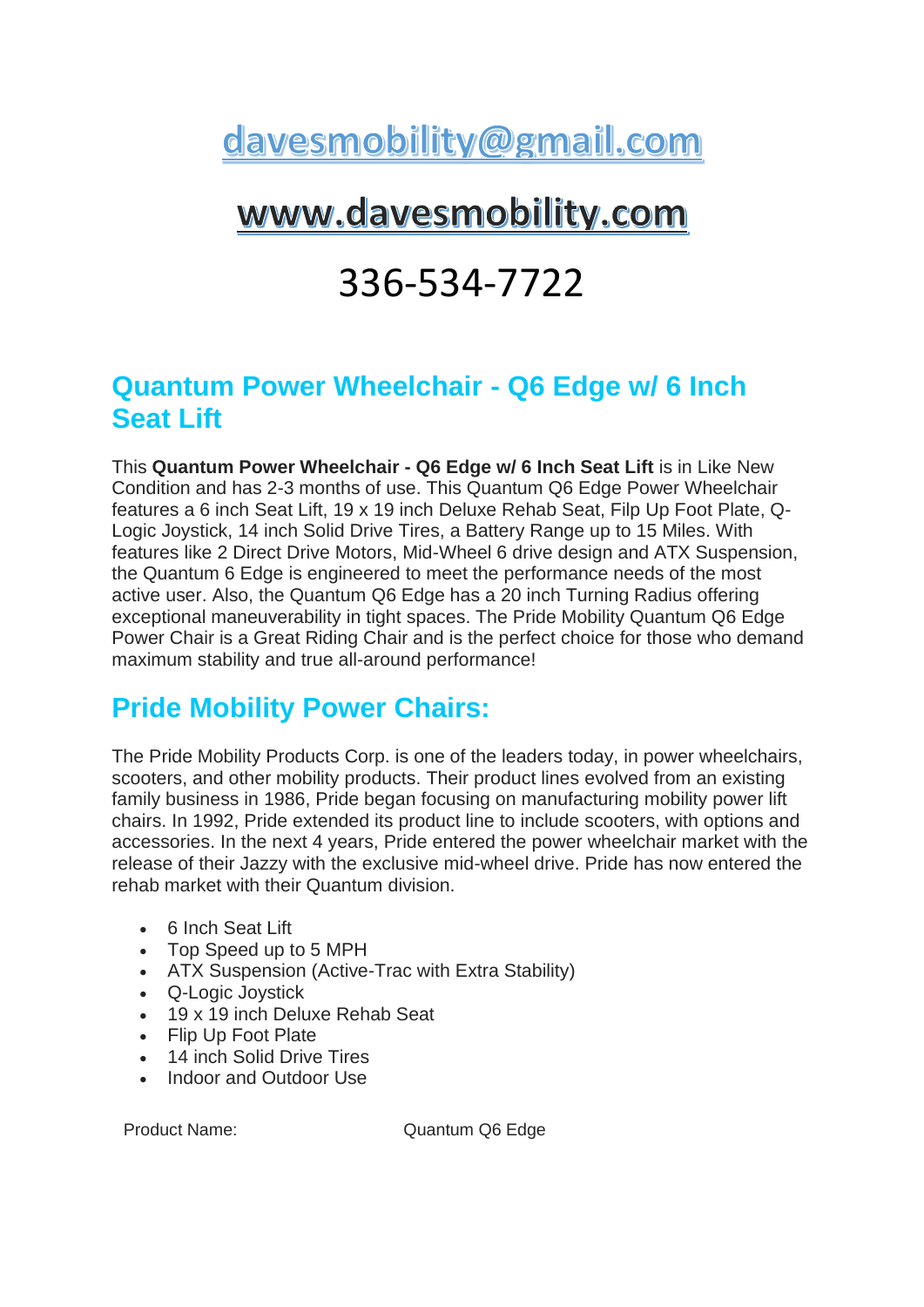| Manufacturer:           | <b>Quantum Rehab</b>      |
|-------------------------|---------------------------|
| Color:                  | <b>Blue</b>               |
| Condition:              | <b>Like New</b>           |
| Amount of Use:          | 2-3 Months                |
| Use:                    | Indoor/Outdoor            |
| <b>Weight Capacity:</b> | 300 LBS                   |
| Top Speed:              | 5 MPH                     |
| Length of Wheelchair:   | 35.5 inches               |
| Width of Wheelchair:    | 24 inches                 |
| <b>Turning Radius:</b>  | 20 inches                 |
| <b>Battery Range:</b>   | 15 Miles                  |
| <b>Battery Size:</b>    | 2 x 55AH Batteries        |
| Charger:                | External                  |
| Tires:                  | 14 inch Solid Drive Tires |
| Number of Wheels:       | 6                         |
| Seat Back:              | <b>Deluxe Rehab Seat</b>  |
| Seat Width:             | 19 inches                 |
| Seat Depth:             | 19 inches                 |
| Seat Lift:              | Yes - 6 Inch              |
| <b>Electric Tilt:</b>   | No                        |